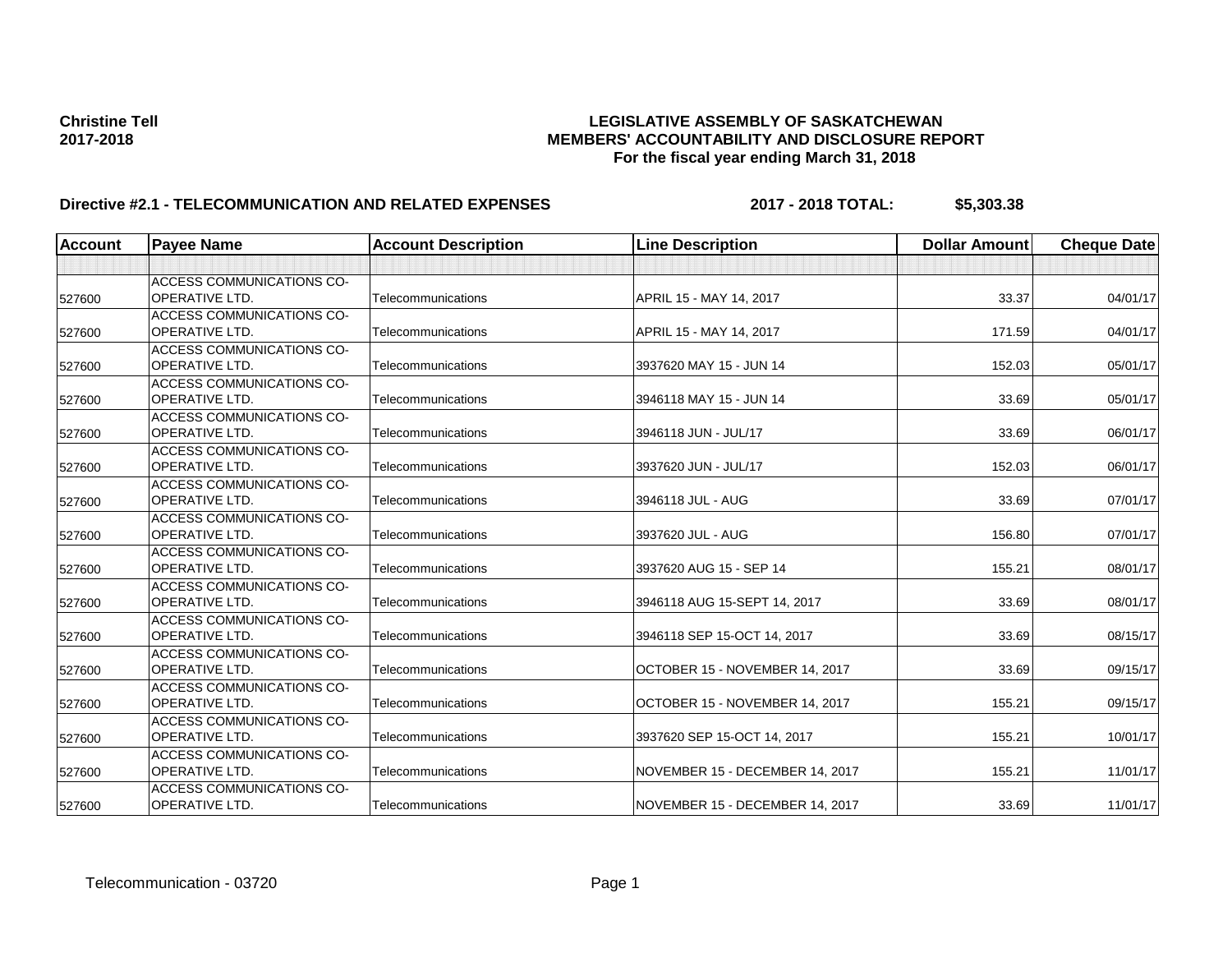| <b>Account</b> | <b>Payee Name</b>                                  | <b>Account Description</b> | <b>Line Description</b>              | <b>Dollar Amount</b> | <b>Cheque Date</b> |
|----------------|----------------------------------------------------|----------------------------|--------------------------------------|----------------------|--------------------|
|                |                                                    |                            |                                      |                      |                    |
|                | <b>ACCESS COMMUNICATIONS CO-</b>                   |                            |                                      |                      |                    |
| 527600         | <b>OPERATIVE LTD.</b>                              | Telecommunications         | DECEMBER 15, 2017 - JANUARY 14, 2018 | 155.21               | 12/01/17           |
|                | <b>ACCESS COMMUNICATIONS CO-</b>                   |                            |                                      |                      |                    |
| 527600         | <b>OPERATIVE LTD.</b>                              | Telecommunications         | DECEMBER 15, 2017 - JANUARY 14, 2018 | 33.69                | 12/01/17           |
|                | <b>ACCESS COMMUNICATIONS CO-</b>                   |                            |                                      |                      |                    |
| 527600         | <b>OPERATIVE LTD.</b>                              | Telecommunications         | JANUARY 15 - FEBRUARY 14, 2018       | 156.23               | 01/01/18           |
|                | ACCESS COMMUNICATIONS CO-<br><b>OPERATIVE LTD.</b> | Telecommunications         |                                      |                      |                    |
| 527600         | ACCESS COMMUNICATIONS CO-                          |                            | JANUARY 15 - FEBRUARY 14, 2018       | 34.2                 | 01/01/18           |
| 527600         | <b>OPERATIVE LTD.</b>                              | Telecommunications         | FEBRUARY 15 - MARCH 14, 2018         | 34.03                | 02/01/18           |
|                | ACCESS COMMUNICATIONS CO-                          |                            |                                      |                      |                    |
| 527600         | OPERATIVE LTD.                                     | Telecommunications         | FEBRUARY 15 - MARCH 14, 2018         | 155.89               | 02/01/18           |
|                | ACCESS COMMUNICATIONS CO-                          |                            |                                      |                      |                    |
| 527600         | <b>OPERATIVE LTD.</b>                              | Telecommunications         | MARCH 15 - APRIL 14, 2018            | 155.89               | 03/01/18           |
|                | ACCESS COMMUNICATIONS CO-                          |                            |                                      |                      |                    |
| 527600         | <b>OPERATIVE LTD.</b>                              | Telecommunications         | MARCH 15 - APRIL 14, 2018            | 34.03                | 03/01/18           |
| 527600         | <b>BTS GROUP INC.</b>                              | Telecommunications         | <b>DOMAIN RENEWAL</b>                | 17.49                | 09/01/17           |
|                |                                                    |                            | <b>WEBSITE HOSTING JANUARY 1 -</b>   |                      |                    |
| 527600         | <b>OMNIONLINE</b>                                  | Telecommunications         | <b>DECEMBER 31, 2018</b>             | 466.40               | 02/01/18           |
| 527600         | <b>SASKTEL</b>                                     | Telecommunications         | 145855088006 APR/17                  | 49.69                | 05/01/17           |
| 527600         | <b>SASKTEL</b>                                     | Telecommunications         | 894485099004 APR/17                  | 104.60               | 05/01/17           |
| 527600         | <b>SASKTEL</b>                                     | Telecommunications         | 01458550 MAY/17                      | 46.46                | 06/01/17           |
| 527600         | <b>SASKTEL</b>                                     | Telecommunications         | 145855088006 JUN/16                  | 49.56                | 07/01/17           |
| 527600         | <b>SASKTEL</b>                                     | Telecommunications         | 145855088006 JUL/17                  | 48.57                | 08/01/17           |
| 527600         | <b>SASKTEL</b>                                     | Telecommunications         | 894485099004 JUL/17                  | 104.60               | 08/01/17           |
| 527600         | <b>SASKTEL</b>                                     | Telecommunications         | 145855088006 AUGUST 16, 2017         | 48.57                | 09/01/17           |
| 527600         | <b>SASKTEL</b>                                     | Telecommunications         | 145855088006 SEPTEMBER 16, 2017      | 48.57                | 10/01/17           |
| 527600         | <b>SASKTEL</b>                                     | Telecommunications         | 145855088006 OCTOBER 16, 2017        | 48.57                | 11/01/17           |
| 527600         | <b>SASKTEL</b>                                     | Telecommunications         | 145855088006 NOVEMBER 16, 2017       | 48.57                | 12/01/17           |
| 527600         | <b>SASKTEL</b>                                     | Telecommunications         | 894485099004 NOVEMBER 7, 2017        | 104.60               | 12/01/17           |
| 527600         | <b>SASKTEL</b>                                     | Telecommunications         | 145855088006 DECEMBER 16, 2017       | 49.54                | 01/01/18           |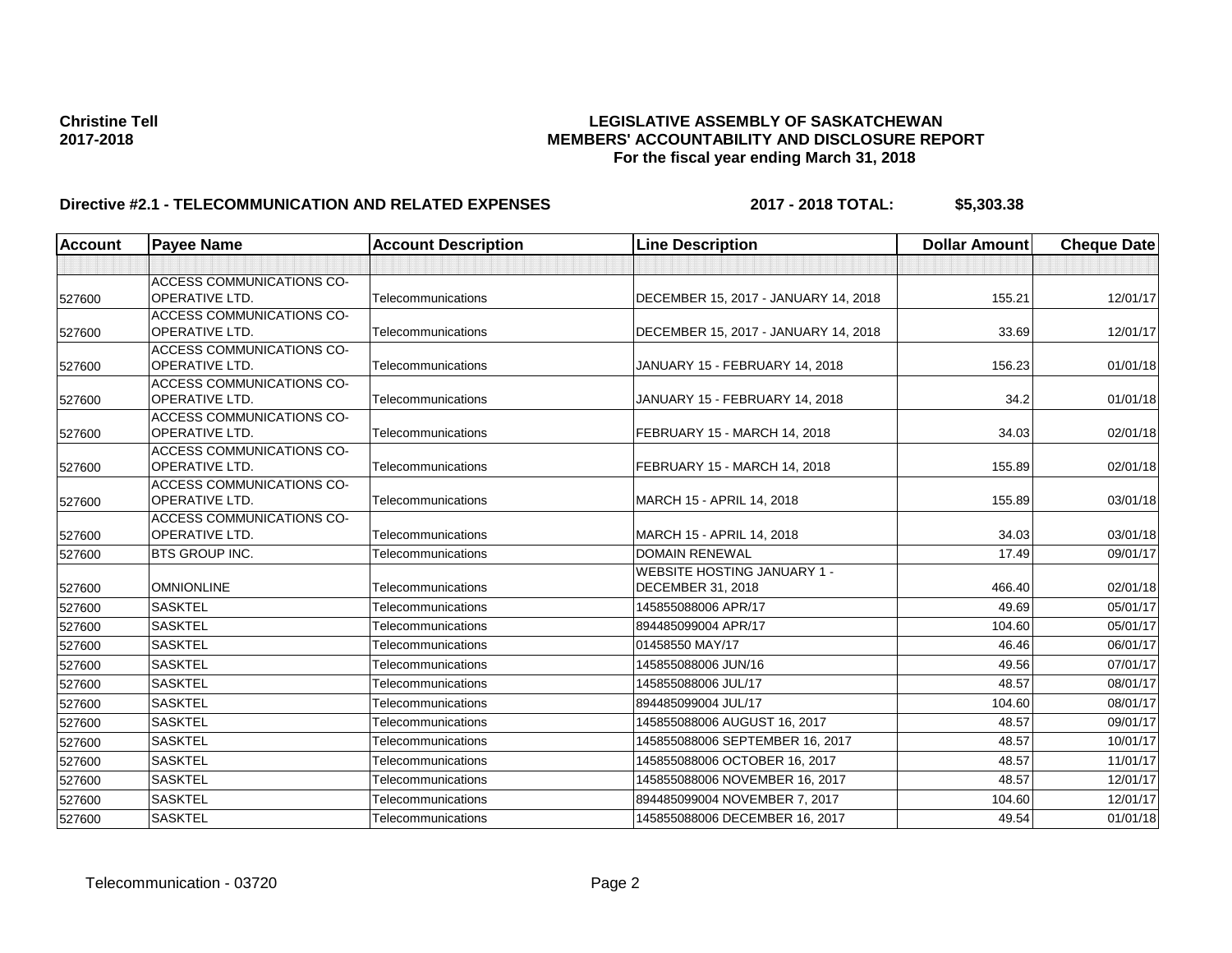| <b>Account</b> | <b>Payee Name</b>                            | <b>Account Description</b>           | <b>Line Description</b>                                 | <b>Dollar Amount</b> | <b>Cheque Date</b> |
|----------------|----------------------------------------------|--------------------------------------|---------------------------------------------------------|----------------------|--------------------|
|                |                                              |                                      |                                                         |                      |                    |
| 527600         | <b>SASKTEL</b>                               | Telecommunications                   | 894485099004 JANUARY 7, 2018                            | 107.74               | 01/07/18           |
| 527600         | <b>SASKTEL</b>                               | Telecommunications                   | 145855088006 JANUARY 16, 2018                           | 48.91                | 02/01/18           |
| 527600         | <b>SASKTEL</b>                               | <b>Telecommunications</b>            | 145855088006 FEBRUARY 16, 2018                          | 50.40                | 03/01/18           |
| 527600         | <b>SASKTEL</b>                               | Telecommunications                   | 145855088006 MARCH 16, 2018                             | 49.61                | 03/16/18           |
| 527600         | <b>SECURTEK MONITORING</b><br>SOLUTIONS INC. | Telecommunications                   | SEPTEMBER 20-DECEMBER 19, 2017                          | 72.98                | 10/01/17           |
| 527600         | <b>SECURTEK MONITORING</b><br>SOLUTIONS INC. | Telecommunications                   | <b>MONITORING SERVICES</b>                              | 72.98                | 10/01/17           |
| 527600         | <b>SECURTEK MONITORING</b><br>SOLUTIONS INC. | Telecommunications                   | MONITORING SERVICES 12/20/17 -<br>03/19/2018            | 72.98                | 01/01/18           |
| 527600         | TELL, CHRISTINE A                            | Telecommunications                   | <b>REIMB: ACCESS 4000329</b>                            | 196.64               | 08/01/17           |
| 527600         | TELL, CHRISTINE A                            | Telecommunications                   | REMB: AUG 1 - 31, 2017 HOME OFFICE<br><b>INTERNET</b>   | 38.79                | 12/01/17           |
| 527600         | TELL, CHRISTINE A                            | Telecommunications                   | REIMB: SEPT 1 - 30, 2017 HOME OFFICE<br><b>INTERNET</b> | 38.79                | 12/01/17           |
| 527600         | TELL, CHRISTINE A                            | Telecommunications                   | REIMB: DEC 1 - 31, 2017 HOME OFFICE<br><b>INTERNET</b>  | 66.53                | 12/01/17           |
| 527600         | TELL, CHRISTINE A                            | Telecommunications                   | REIMB: JULY 1-31, 2017 HOME OFFICE<br><b>INTERNET</b>   | 38.79                | 12/01/17           |
| 527600         | TELL, CHRISTINE A                            | Telecommunications                   | REIMB: OCT 1 - 31, 2017 HOME OFFICE<br><b>INTERNET</b>  | 38.79                | 12/01/17           |
| 527600         | TELL, CHRISTINE A                            | <b>Telecommunications</b>            | REIMB: OCT 16 - NOV 30, 2017                            | 53.11                | 12/01/17           |
| 529020         | <b>SECURTEK MONITORING</b><br>SOLUTIONS INC. | <b>Security Monitoring Contracts</b> | <b>MONITORING SERVICES</b>                              | 72.98                | 07/04/17           |
| 529020         | <b>SECURTEK MONITORING</b><br>SOLUTIONS INC. | <b>Security Monitoring Contracts</b> | MONITORING SERVICES                                     | $-72.98$             | 10/01/17           |
| 530600         | <b>SASKTEL</b>                               | Placement - Tender Ads               | 894485099004 MAY 7, 2017                                | 104.6                | 05/07/17           |
| 530600         | <b>SASKTEL</b>                               | Placement - Tender Ads               | 894485099004 JUN/17                                     | 106.69               | 07/01/17           |
| 530600         | <b>SASKTEL</b>                               | Placement - Tender Ads               | 894485099004 AUGUST 7, 2017                             | 104.60               | 08/07/17           |
| 530600         | <b>SASKTEL</b>                               | <b>Placement - Tender Ads</b>        | 894485099004 SEPTEMBER 7, 2017                          | 104.60               | 09/07/17           |
| 530600         | <b>SASKTEL</b>                               | <b>Placement - Tender Ads</b>        | 894485099004 OCTOBER 7, 2017                            | 104.60               | 11/01/17           |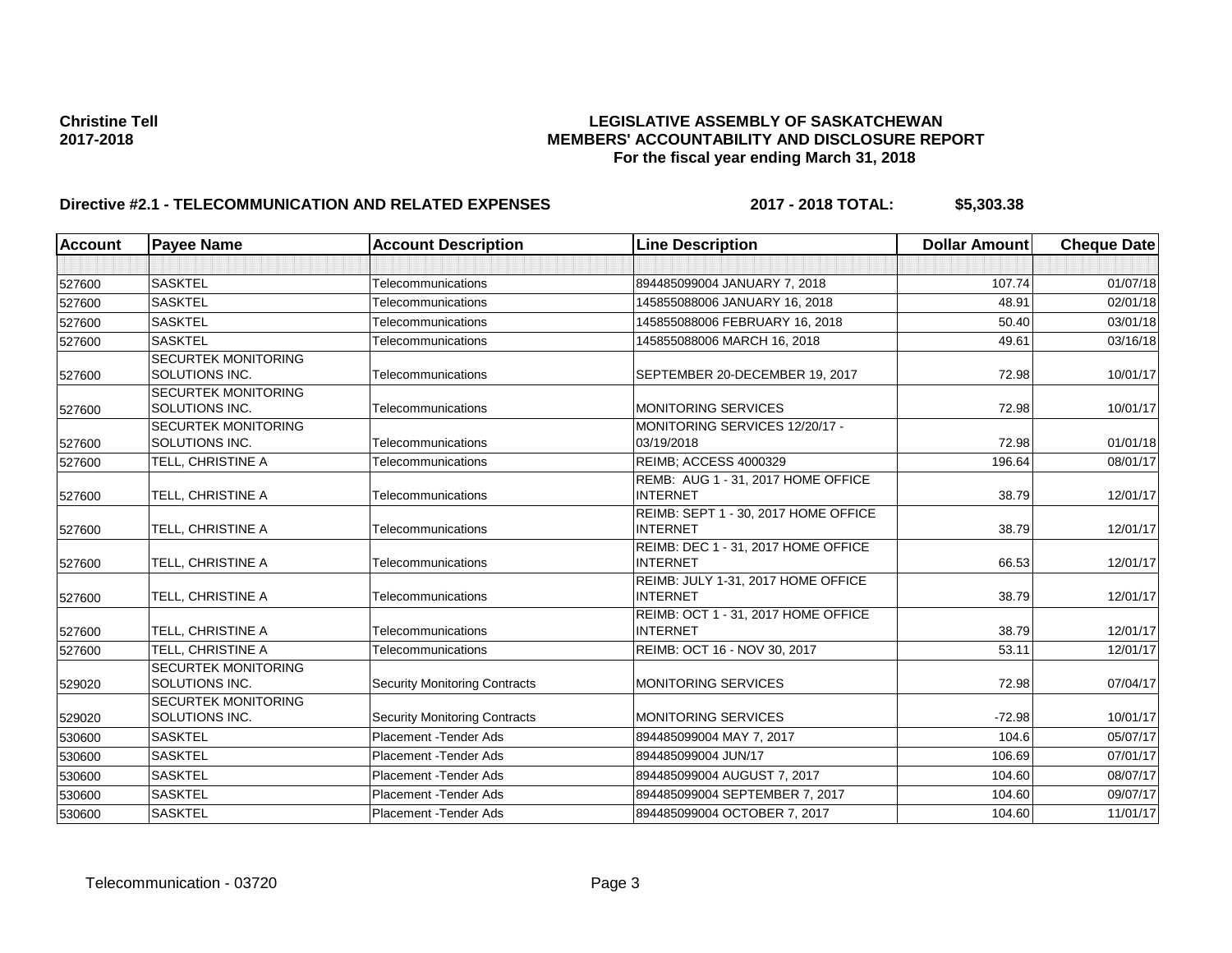| lAccount | <b>Pavee Name</b> | <b>Account Description</b> | <b>ILine Description</b>      | Dollar Amount | <b>Cheque Datel</b> |
|----------|-------------------|----------------------------|-------------------------------|---------------|---------------------|
|          |                   |                            |                               |               |                     |
| 530600   | <b>SASKTEL</b>    | Placement - Tender Ads     | 894485099004 DECEMBER 7, 2017 | 104.60        | 12/07/17            |
| 530600   | <b>SASKTEL</b>    | Placement - Tender Ads     | 894485099004 FEBRUARY 7, 2018 | 104.6         | 02/07/18            |
| 530600   | <b>SASKTEL</b>    | IPlacement - Tender Ads    | 894485099004 MARCH 7, 2018    | 104.60        | 03/07/18            |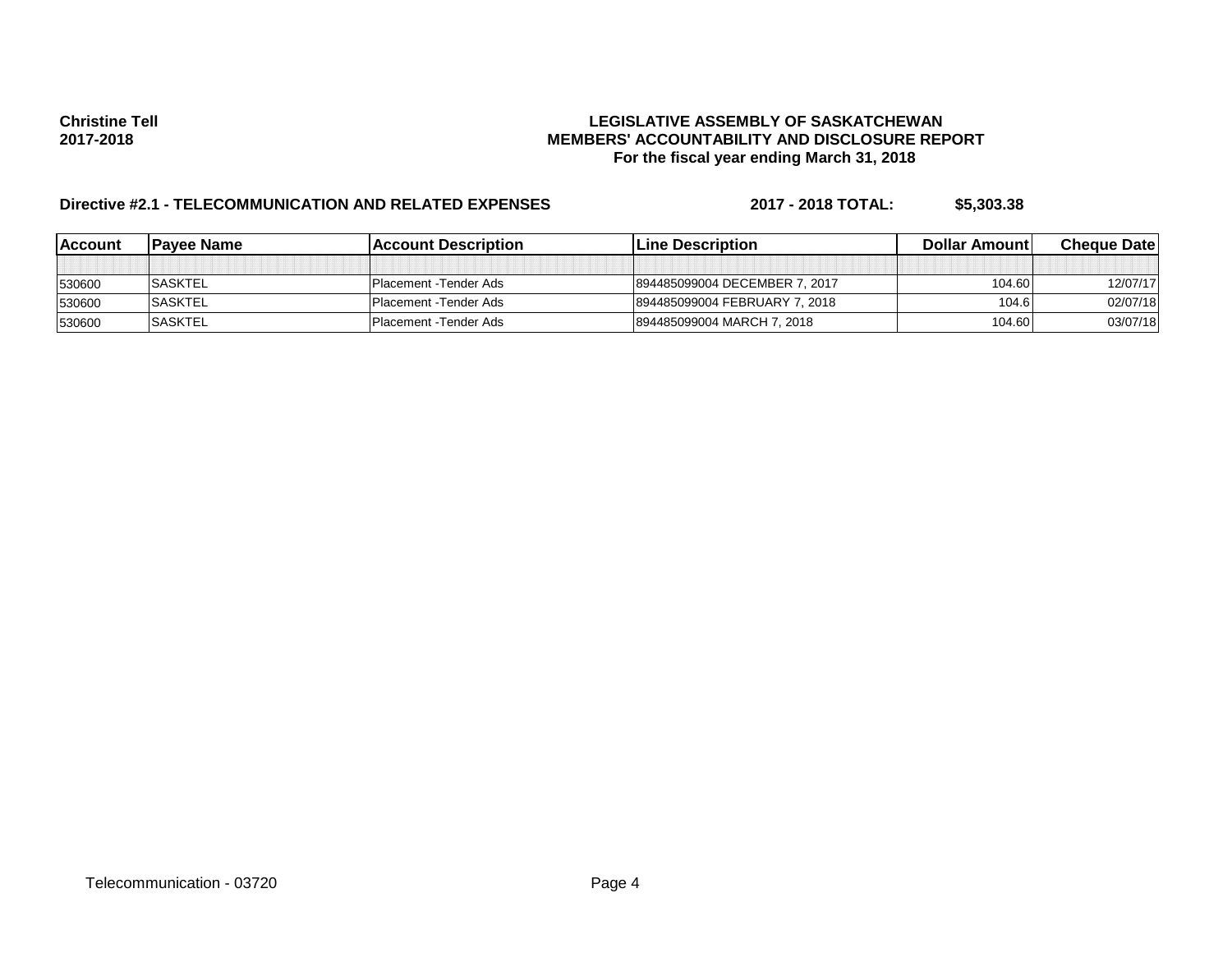### **LEGISLATIVE ASSEMBLY OF SASKATCHEWAN MEMBERS' ACCOUNTABILITY AND DISCLOSURE REPORT For the fiscal year ending March 31, 2018**

# **Directive #3.1 - MLA TRAVEL AND LIVING EXPENSES 2017 - 2018 TOTAL: \$5,502.97**

| Account | <b>Payee Name</b>                                   | <b>Account Description</b>  | <b>Line Description</b>          | <b>Dollar Amount</b> | <b>Cheque Date</b> |
|---------|-----------------------------------------------------|-----------------------------|----------------------------------|----------------------|--------------------|
|         |                                                     |                             |                                  |                      |                    |
| 541900  | MINISTER OF FINANCE-MINISTRY<br>OF CENTRAL SERVICES | <b>Elected Rep - Travel</b> | <b>SEPT. CVA TRAVEL</b>          | 17.10                | 06/01/17           |
| 541900  | MINISTER OF FINANCE-MINISTRY<br>OF CENTRAL SERVICES | Elected Rep - Travel        | <b>APRIL CVA TRAVEL</b>          | 154.22               | 07/01/17           |
| 541900  | MINISTER OF FINANCE-MINISTRY<br>OF CENTRAL SERVICES | Elected Rep - Travel        | <b>JUNE CVA TRAVEL</b>           | 329.98               | 07/01/17           |
| 541900  | MINISTER OF FINANCE-MINISTRY<br>OF CENTRAL SERVICES | <b>Elected Rep - Travel</b> | <b>MAY CVA TRAVEL</b>            | 218.18               | 07/01/17           |
| 541900  | MINISTER OF FINANCE-MINISTRY<br>OF CENTRAL SERVICES | <b>Elected Rep - Travel</b> | AUGUST 2017 MLA CVA TRAVEL       | 509.53               | 10/01/17           |
| 541900  | MINISTER OF FINANCE-MINISTRY<br>OF CENTRAL SERVICES | <b>Elected Rep - Travel</b> | CVA TRAVEL MIN9000 SEPT 2017     | 369.96               | 11/01/17           |
| 541900  | MINISTER OF FINANCE-MINISTRY<br>OF CENTRAL SERVICES | <b>Elected Rep - Travel</b> | CVA NOV 1 - 30, 2017 MIN9000     | 182.18               | 12/01/17           |
| 541900  | MINISTER OF FINANCE-MINISTRY<br>OF CENTRAL SERVICES | Elected Rep - Travel        | OCTOBER 2017 CVA TRAVEL MIN9000  | 325.62               | 12/01/17           |
| 541900  | MINISTER OF FINANCE-MINISTRY<br>OF CENTRAL SERVICES | <b>Elected Rep - Travel</b> | JANUARY 1 - 31, 2018 CVA         | 415.66               | 03/01/18           |
| 541900  | MINISTER OF FINANCE-MINISTRY<br>OF CENTRAL SERVICES | Elected Rep - Travel        | MLA CVA TRAVEL FEBRUARY 2018     | 510.38               | 03/20/18           |
| 541900  | MINISTER OF FINANCE-MINISTRY<br>OF CENTRAL SERVICES | <b>Elected Rep - Travel</b> | MARCH 2018 CVA                   | 241.35               | 03/31/18           |
| 541900  | TELL. CHRISTINE A                                   | <b>Elected Rep - Travel</b> | <b>APRIL 1 - 27</b>              | 310.60               | 05/01/17           |
| 541900  | TELL, CHRISTINE A                                   | Elected Rep - Travel        | MLA TRAVEL; APR 13 & 24          | 129.00               | 05/05/17           |
| 541900  | TELL, CHRISTINE A                                   | <b>Elected Rep - Travel</b> | MLA TRAVEL; MAY 5 & 16           | 197.62               | 06/01/17           |
| 541900  | TELL. CHRISTINE A                                   | Elected Rep - Travel        | MLA TRAVEL; MAY 1 - 18           | 276.15               | 07/01/17           |
| 541900  | TELL, CHRISTINE A                                   | Elected Rep - Travel        | MLA TRAVEL; JUL 25               | 26.08                | 08/01/17           |
| 541900  | TELL, CHRISTINE A                                   | <b>Elected Rep - Travel</b> | MLA TRAVEL SEPTEMBER 11, 2017    | 24.71                | 09/22/17           |
| 541900  | TELL, CHRISTINE A                                   | <b>Elected Rep - Travel</b> | MLA TRAVEL OCTOBER 7 - 13, 2017  | 220                  | 11/16/17           |
| 541900  | TELL, CHRISTINE A                                   | Elected Rep - Travel        | MLA TRAVEL NOVEMBER 1 - 30, 2017 | 471                  | 12/05/17           |
| 541900  | TELL, CHRISTINE A                                   | <b>Elected Rep - Travel</b> | MLA TRAVEL DECEMBER 4 - 7, 2017  | 100                  | 12/13/17           |
| 541900  | TELL, CHRISTINE A                                   | <b>Elected Rep - Travel</b> | MLA TRAVEL JANUARY 19, 2018      | 120.00               | 02/02/18           |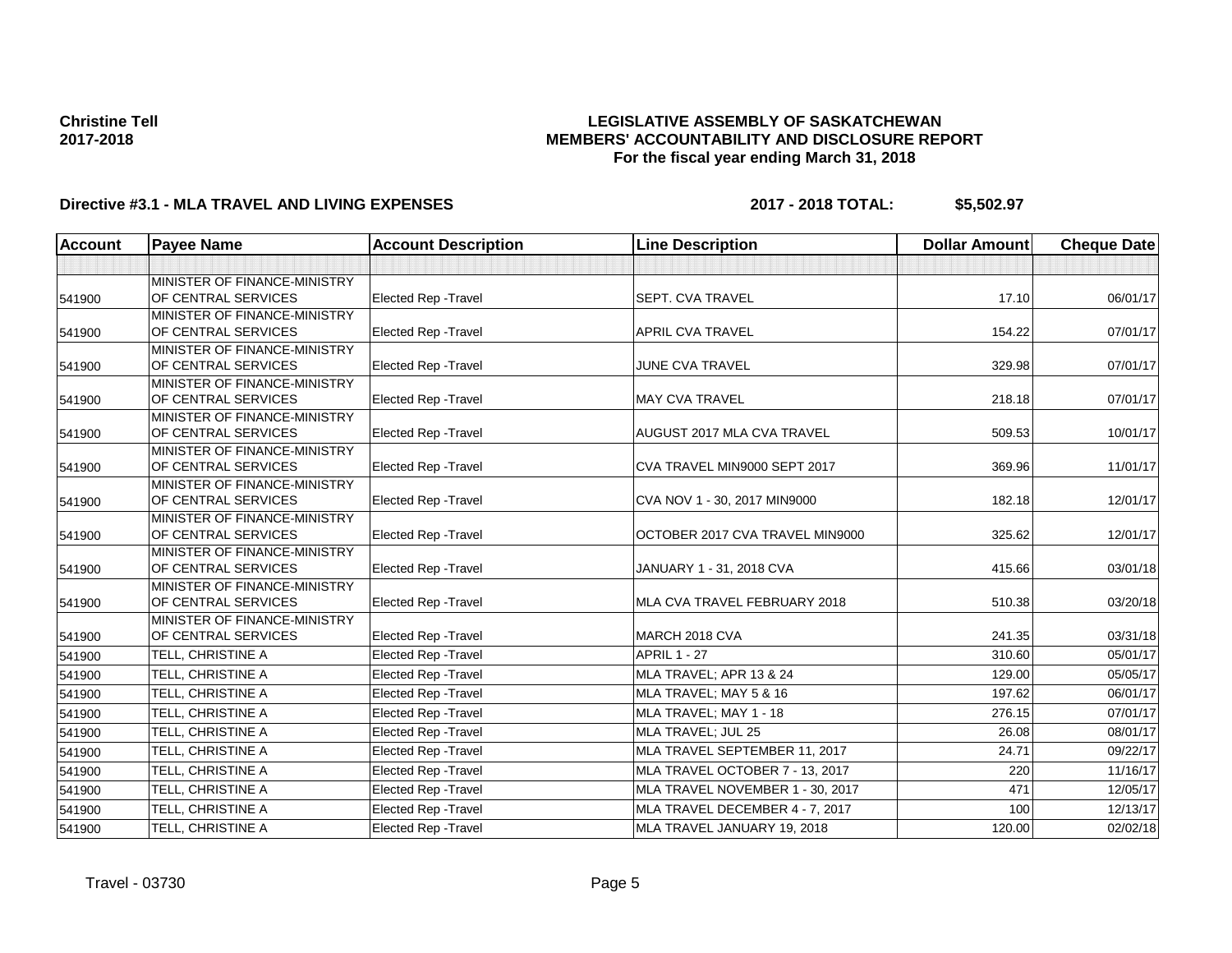### **LEGISLATIVE ASSEMBLY OF SASKATCHEWAN MEMBERS' ACCOUNTABILITY AND DISCLOSURE REPORT For the fiscal year ending March 31, 2018**

# **Directive #3.1 - MLA TRAVEL AND LIVING EXPENSES 2017 - 2018 TOTAL: \$5,502.97**

| <b>Account</b> | <b>Pavee Name</b>         | <b>Account Description</b>  | <b>Line Description</b>          | Dollar Amount | <b>Cheque Datel</b> |
|----------------|---------------------------|-----------------------------|----------------------------------|---------------|---------------------|
|                |                           |                             |                                  |               |                     |
| 541900         | TELL, CHRISTINE A         | <b>Elected Rep - Travel</b> | MLA TRAVEL FEBRUARY 12, 2018     | 30.00         | 02/16/18            |
| 541900         | <b>ITELL. CHRISTINE A</b> | <b>Elected Rep - Travel</b> | MLA TRAVEL FEBRUARY 18, 2018     | 25.00         | 02/22/18            |
| 541900         | <b>TELL, CHRISTINE A</b>  | <b>Elected Rep - Travel</b> | MLA TRAVEL MARCH 12 - 29, 2018   | 163.30        | 03/31/18            |
| 541900         | ITELL. CHRISTINE A.       | Elected Rep - Travel        | MLA TRAVEL OCTOBER 25 - 31, 2017 | 135.35        | 11/09/17            |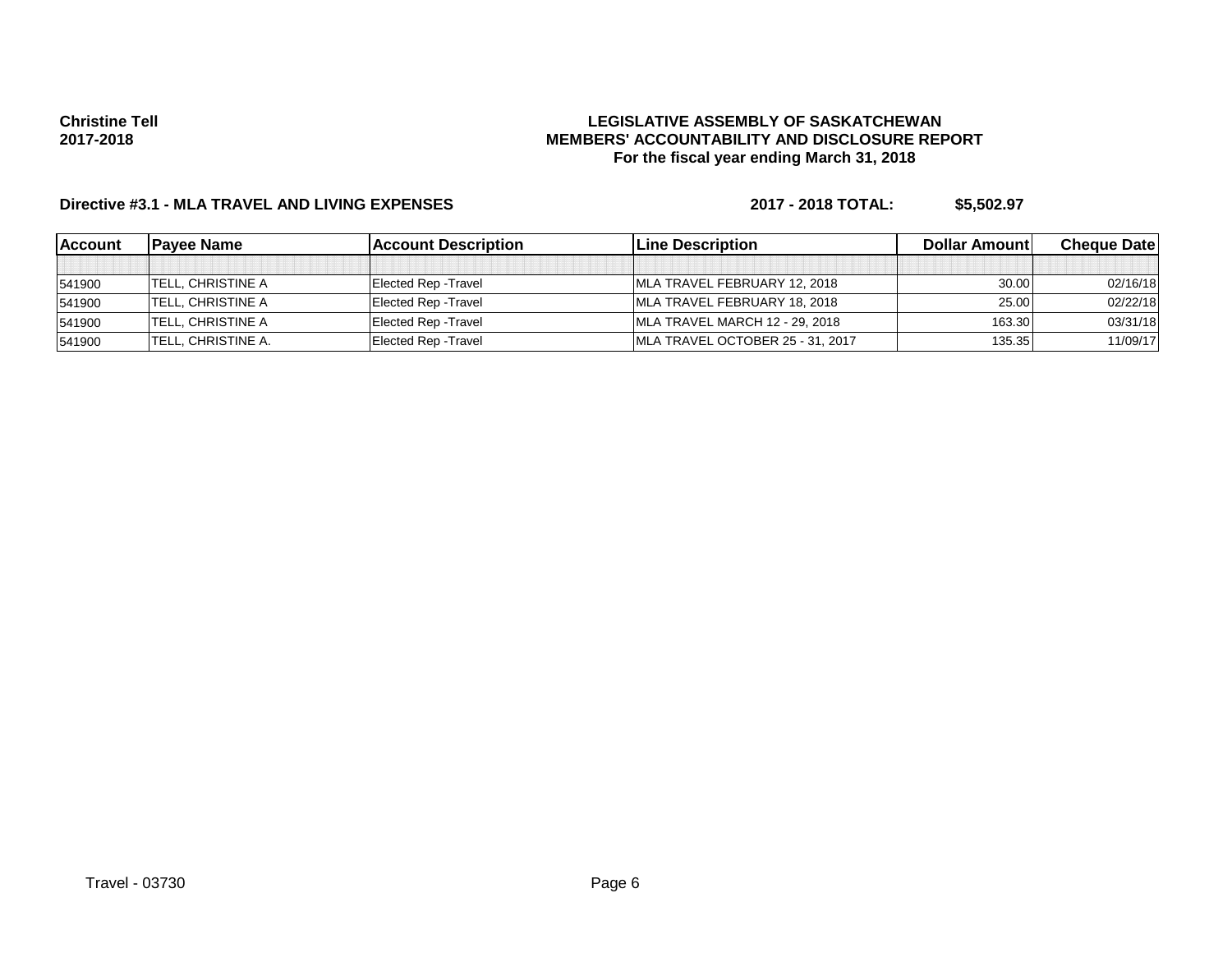### **LEGISLATIVE ASSEMBLY OF SASKATCHEWAN MEMBERS' ACCOUNTABILITY AND DISCLOSURE REPORT For the fiscal year ending March 31, 2018**

| <b>Account</b> | <b>Payee Name</b>                  | <b>Account Description</b>                | <b>Line Description</b>                  | <b>Dollar Amount</b> | <b>Cheque Date</b> |
|----------------|------------------------------------|-------------------------------------------|------------------------------------------|----------------------|--------------------|
|                |                                    |                                           |                                          |                      |                    |
| 522000         | NIESNER PROPERTIES INC.            | Rent of Ground, Buildings and Other Space | APRIL CONSTITUENCY OFFICE RENT           | 1,750.00             | 04/01/17           |
| 522000         | NIESNER PROPERTIES INC.            | Rent of Ground, Buildings and Other Space | <b>MAY OFFICE RENT</b>                   | 1,750.00             | 04/25/17           |
| 522000         | NIESNER PROPERTIES INC.            | Rent of Ground, Buildings and Other Space | <b>JUNE OFFICE RENT</b>                  | 1750                 | 05/18/17           |
| 522000         | NIESNER PROPERTIES INC.            | Rent of Ground, Buildings and Other Space | JULY 2017 MLA OFFICE RENT TELL           | 1,750.00             | 06/16/17           |
| 522000         | NIESNER PROPERTIES INC.            | Rent of Ground, Buildings and Other Space | AUG. OFFICE RENT                         | 1,750.00             | 07/12/17           |
| 522000         | NIESNER PROPERTIES INC.            | Rent of Ground, Buildings and Other Space | <b>SEP. OFFICE RENT</b>                  | 1,750.00             | 08/23/17           |
| 522000         | NIESNER PROPERTIES INC.            | Rent of Ground, Buildings and Other Space | OCTOBER 2017 MLA OFFICE RENT             | 1,750.00             | 09/15/17           |
| 522000         | NIESNER PROPERTIES INC.            | Rent of Ground, Buildings and Other Space | NOVEMBER 2017 MLA OFFICE RENT            | 1,750.00             | 10/30/17           |
| 522000         | NIESNER PROPERTIES INC.            | Rent of Ground, Buildings and Other Space | DECEMBER 2017 MLA OFFICE RENT-<br>C.TELL | 1,750.00             | 11/17/17           |
| 522000         | NIESNER PROPERTIES INC.            | Rent of Ground, Buildings and Other Space | JANUARY 2018 MLA OFFICE RENT             | 1750                 | 12/27/17           |
| 522000         | NIESNER PROPERTIES INC.            | Rent of Ground, Buildings and Other Space | FEBRUARY 2018 MLA OFFICE RENT            | 1,750.00             | 01/11/18           |
| 522000         | NIESNER PROPERTIES INC.            | Rent of Ground, Buildings and Other Space | MARCH 2018 MLA OFFICE RENT               | 1,750.00             | 02/08/18           |
| 522200         | <b>GOLD BUSINESS MACHINES LTD.</b> | <b>Rent of Photocopiers</b>               | COPIER RENTAL - APRIL 1-30, 2017         | 138.54               | 04/01/17           |
| 522200         | <b>GOLD BUSINESS MACHINES LTD</b>  | Rent of Photocopiers                      | MAY COPIER LEASE LA17                    | 139.47               | 05/01/17           |
| 522200         | <b>GOLD BUSINESS MACHINES LTD.</b> | Rent of Photocopiers                      | JUNE COPIER LEASE LA17                   | 138.17               | 06/01/17           |
| 522200         | <b>GOLD BUSINESS MACHINES LTD.</b> | Rent of Photocopiers                      | JUL COPIER LEASE LA17                    | 138.61               | 08/01/17           |
| 522200         | <b>GOLD BUSINESS MACHINES LTD.</b> | Rent of Photocopiers                      | <b>COPIER CHARGES</b>                    | 139.92               | 08/02/17           |
| 522200         | <b>GOLD BUSINESS MACHINES LTD.</b> | Rent of Photocopiers                      | <b>COPIER CHARGES</b>                    | 140.48               | 09/01/17           |
| 522200         | <b>GOLD BUSINESS MACHINES LTD</b>  | Rent of Photocopiers                      | <b>COPIER CHARGES</b>                    | 139.47               | 10/03/17           |
| 522200         | <b>GOLD BUSINESS MACHINES LTD.</b> | Rent of Photocopiers                      | <b>COPIER CHARGES</b>                    | 142.97               | 11/02/17           |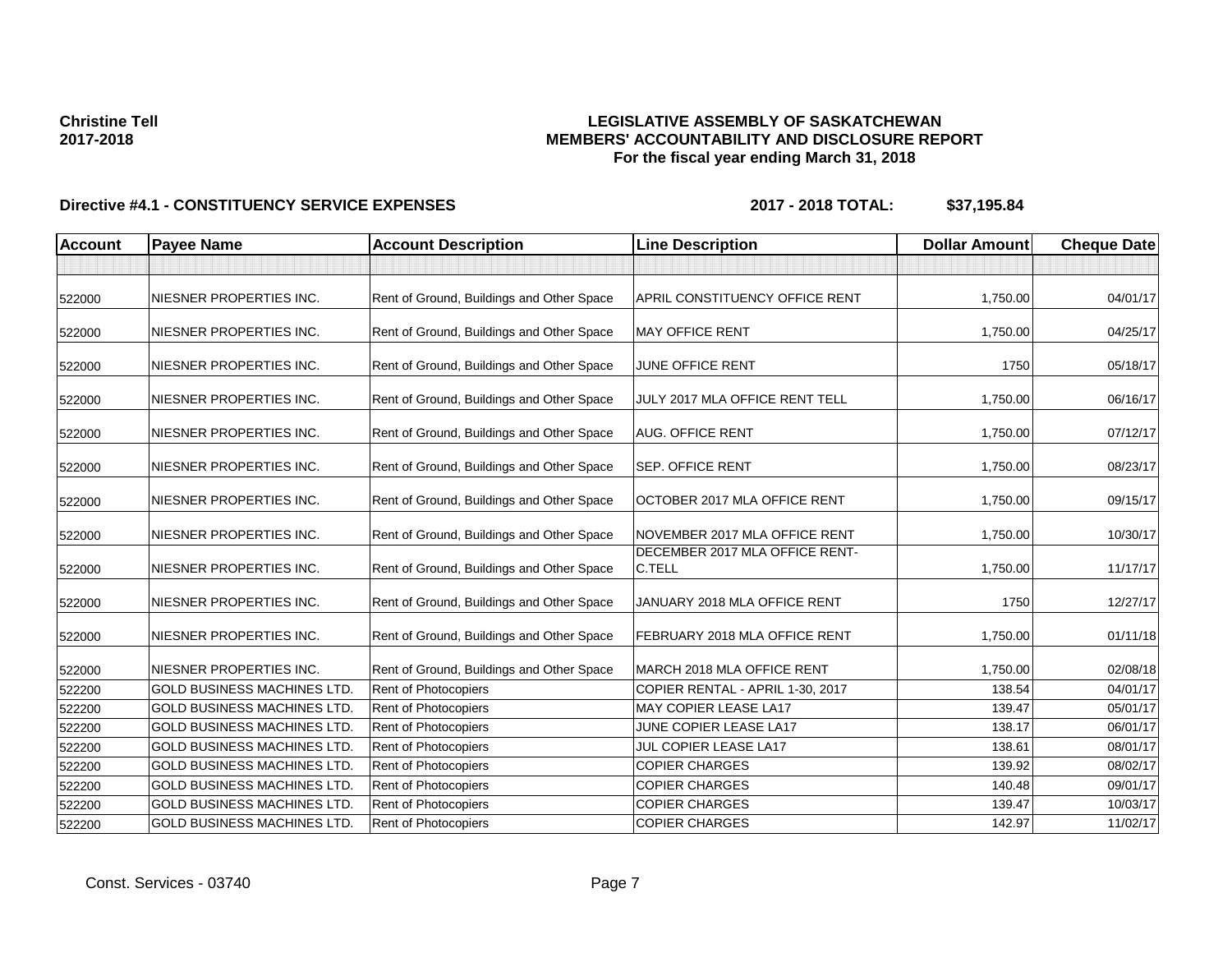### **LEGISLATIVE ASSEMBLY OF SASKATCHEWAN MEMBERS' ACCOUNTABILITY AND DISCLOSURE REPORT For the fiscal year ending March 31, 2018**

| <b>Account</b> | <b>Payee Name</b>                                   | <b>Account Description</b>          | <b>Line Description</b>         | <b>Dollar Amount</b> | <b>Cheque Date</b> |
|----------------|-----------------------------------------------------|-------------------------------------|---------------------------------|----------------------|--------------------|
|                |                                                     |                                     |                                 |                      |                    |
| 522200         | <b>GOLD BUSINESS MACHINES LTD.</b>                  | <b>Rent of Photocopiers</b>         | <b>COPIER CHARGES</b>           | 141.85               | 12/01/17           |
| 522200         | <b>GOLD BUSINESS MACHINES LTD.</b>                  | <b>Rent of Photocopiers</b>         | <b>COPIER CHARGES</b>           | 142.85               | 01/02/18           |
| 522200         | <b>GOLD BUSINESS MACHINES LTD.</b>                  | <b>Rent of Photocopiers</b>         | <b>COPIER CHARGES</b>           | 139.21               | 02/01/18           |
| 522200         | <b>GOLD BUSINESS MACHINES LTD.</b>                  | <b>Rent of Photocopiers</b>         | <b>COPIER CHARGES</b>           | 139.89               | 03/01/18           |
| 522200         | <b>GOLD BUSINESS MACHINES LTD</b>                   | Rent of Photocopiers                | <b>COPIER CHARGES</b>           | 141.43               | 03/26/18           |
| 522200         | MINISTER OF FINANCE-MINISTRY<br>OF CENTRAL SERVICES | <b>Rent of Photocopiers</b>         | PHOTOCOPIER SERVICE FEE 2017/18 | 100.00               | 12/01/17           |
| 522500         | <b>GALON INSURANCE BROKERS</b>                      | <b>Insurance Premiums</b>           | M2176230 OFFICE INSURANCE       | 670.98               | 02/02/18           |
| 522700         | SASKENERGY INCORPORATED                             | Utilities - Electricity and Nat Gas | 83996000002 APR/17              | 77.24                | 04/12/17           |
| 522700         | SASKENERGY INCORPORATED                             | Utilities - Electricity and Nat Gas | 83996000002 MAY 11, 2017        | 61.56                | 05/11/17           |
| 522700         | SASKENERGY INCORPORATED                             | Utilities - Electricity and Nat Gas | 839 960 0000 2 JUN/17           | 44.65                | 07/01/17           |
| 522700         | SASKENERGY INCORPORATED                             | Utilities - Electricity and Nat Gas | 83996000002 JUL/17              | 40.43                | 08/01/17           |
| 522700         | SASKENERGY INCORPORATED                             | Utilities - Electricity and Nat Gas | 83996000002 AUG/17              | 40.43                | 08/14/17           |
| 522700         | SASKENERGY INCORPORATED                             | Utilities - Electricity and Nat Gas | 83996000002 SEPTEMBER 14, 20127 | 40.43                | 09/14/17           |
| 522700         | SASKENERGY INCORPORATED                             | Utilities - Electricity and Nat Gas | 83996000002 OCTOBER 13, 2017    | 51.90                | 11/01/17           |
| 522700         | SASKENERGY INCORPORATED                             | Utilities - Electricity and Nat Gas | 83996000002 NOVEMBER 14, 2017   | 73.72                | 12/01/17           |
| 522700         | SASKENERGY INCORPORATED                             | Utilities - Electricity and Nat Gas | 83996000002 DECEMBER 12, 2017   | 97.25                | 01/01/18           |
| 522700         | SASKENERGY INCORPORATED                             | Utilities - Electricity and Nat Gas | 83996000002 JANUARY 15, 2018    | 127.20               | 02/01/18           |
| 522700         | SASKENERGY INCORPORATED                             | Utilities - Electricity and Nat Gas | 83996000002 FEBRUARY 12, 2018   | 122.31               | 02/12/18           |
| 522700         | SASKENERGY INCORPORATED                             | Utilities - Electricity and Nat Gas | 83996000002 MARCH 13, 2018      | 128.42               | 03/13/18           |
| 522700         | SASKPOWER CORPORATION                               | Utilities - Electricity and Nat Gas | 500002408127 APR/17             | 142.95               | 04/12/17           |
| 522700         | SASKPOWER CORPORATION                               | Utilities - Electricity and Nat Gas | 500002408127 MAY 11, 2017       | 157.89               | 05/11/17           |
| 522700         | SASKPOWER CORPORATION                               | Utilities - Electricity and Nat Gas | 5000 0240 8127JUN/17            | 160.80               | 07/01/17           |
| 522700         | SASKPOWER CORPORATION                               | Utilities - Electricity and Nat Gas | 500002408127 JUL/17             | 149.43               | 08/01/17           |
| 522700         | SASKPOWER CORPORATION                               | Utilities - Electricity and Nat Gas | 500002408127 AUG/17             | 96.32                | 08/14/17           |
| 522700         | SASKPOWER CORPORATION                               | Utilities - Electricity and Nat Gas | 500002408127 SEPTEMBER 14, 2017 | 146.49               | 09/14/17           |
| 522700         | SASKPOWER CORPORATION                               | Utilities - Electricity and Nat Gas | 500002408127 OCTOBER 13, 2017   | 130.02               | 11/01/17           |
| 522700         | SASKPOWER CORPORATION                               | Utilities - Electricity and Nat Gas | 500002408127 NOVEMBER 14, 2017  | 145.11               | 12/01/17           |
| 522700         | SASKPOWER CORPORATION                               | Utilities - Electricity and Nat Gas | 500002408127 DECEMBER 12, 2017  | 130.51               | 01/01/18           |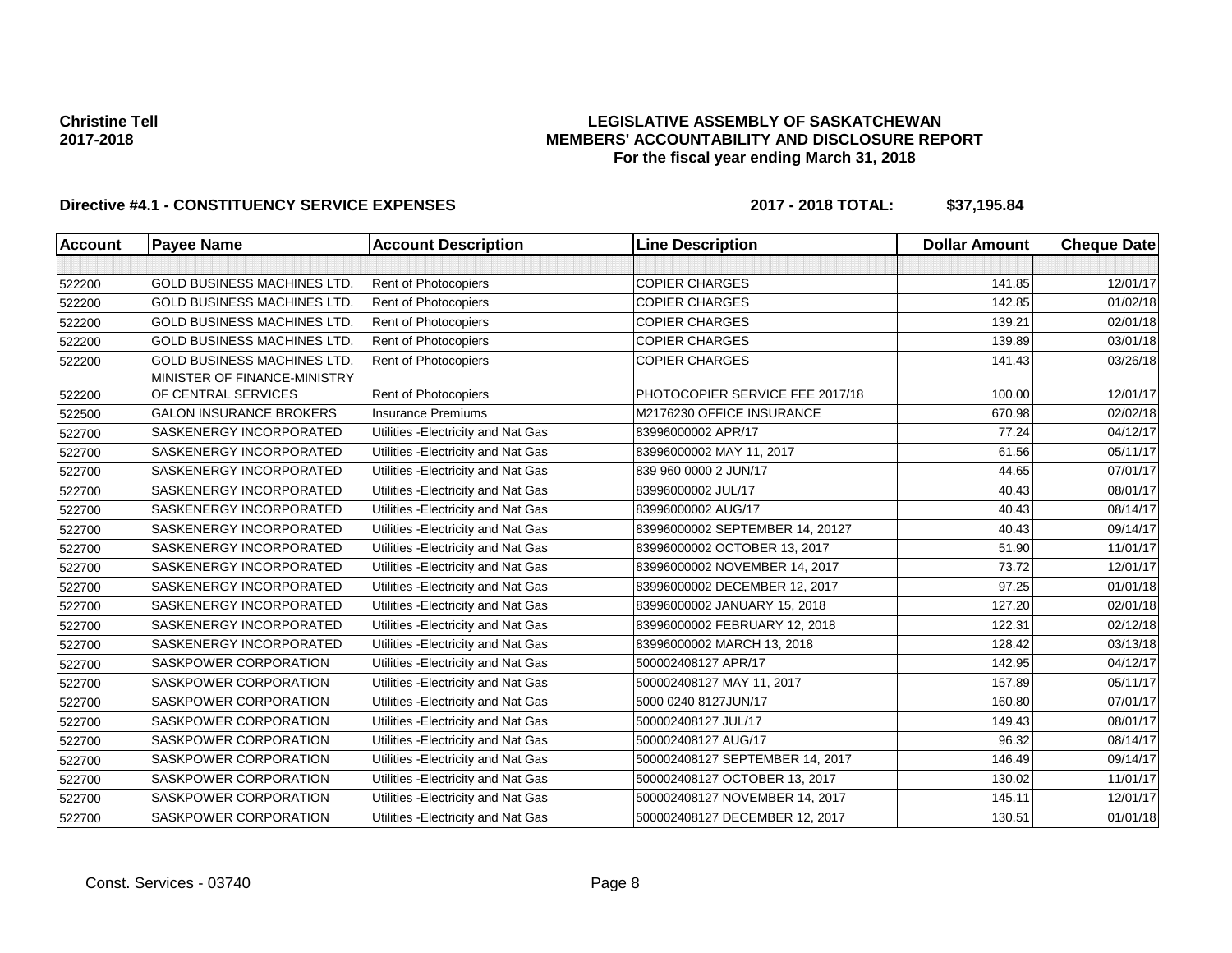### **LEGISLATIVE ASSEMBLY OF SASKATCHEWAN MEMBERS' ACCOUNTABILITY AND DISCLOSURE REPORT For the fiscal year ending March 31, 2018**

| <b>Account</b> | <b>Payee Name</b>                    | <b>Account Description</b>              | <b>Line Description</b>                  | <b>Dollar Amount</b> | <b>Cheque Date</b> |
|----------------|--------------------------------------|-----------------------------------------|------------------------------------------|----------------------|--------------------|
|                |                                      |                                         |                                          |                      |                    |
| 522700         | SASKPOWER CORPORATION                | Utilities - Electricity and Nat Gas     | 500002408127 JANUARY 15, 2018            | 150.30               | 02/01/18           |
| 522700         | SASKPOWER CORPORATION                | Utilities - Electricity and Nat Gas     | 500002408127 FEBRUARY 12, 2018           | 128.33               | 02/12/18           |
| 522700         | SASKPOWER CORPORATION                | Utilities - Electricity and Nat Gas     | 500002408127 MARCH 13, 2018              | 147.88               | 03/13/18           |
| 525000         | <b>ACTION EXPRESS LTD.</b>           | Postal, Courier, Freight and Related    | <b>COURIER CHARGES</b>                   | 10.04                | 05/01/17           |
| 525000         | <b>ACTION EXPRESS LTD.</b>           | Postal, Courier, Freight and Related    | <b>COURIER SERVICE</b>                   | 20.46                | 07/01/17           |
| 525000         | <b>ACTION EXPRESS LTD.</b>           | Postal, Courier, Freight and Related    | <b>COURIER SERVICE</b>                   | 31.58                | 08/01/17           |
| 525000         | <b>ACTION EXPRESS LTD.</b>           | Postal, Courier, Freight and Related    | <b>COURIER SERVICE</b>                   | 30.37                | 08/01/17           |
| 525000         | <b>ACTION EXPRESS LTD.</b>           | Postal, Courier, Freight and Related    | <b>COURIER SERVICE</b>                   | 20.29                | 09/01/17           |
| 525000         | <b>ACTION EXPRESS LTD.</b>           | Postal, Courier, Freight and Related    | <b>COURIER CHARGES</b>                   | 20.66                | 10/01/17           |
| 525000         | <b>ACTION EXPRESS LTD.</b>           | Postal, Courier, Freight and Related    | <b>COURIER CHARGES</b>                   | 20.49                | 11/01/17           |
| 525000         | <b>ACTION EXPRESS LTD.</b>           | Postal, Courier, Freight and Related    | <b>COURIER SERVICE</b>                   | 10.60                | 12/01/17           |
| 525000         | <b>ACTION EXPRESS LTD.</b>           | Postal, Courier, Freight and Related    | <b>COURIER SERVICE</b>                   | 20.75                | 01/01/18           |
| 525000         | <b>ACTION EXPRESS LTD.</b>           | Postal, Courier, Freight and Related    | <b>COURIER SERVICE</b>                   | 31.31                | 03/01/18           |
| 525000         | <b>ACTION EXPRESS LTD.</b>           | Postal, Courier, Freight and Related    | <b>COURIER SERVICE</b>                   | 20.80                | 03/31/18           |
| 525000         | <b>BURCHI, JACKIE J.</b>             | Postal, Courier, Freight and Related    | <b>REIMB: POSTAGE</b>                    | 89.25                | 02/16/18           |
| 528000         | BTS GROUP INC.                       | <b>Support Services</b>                 | <b>SUPPORT SERVICES</b>                  | 397.50               | 08/01/17           |
| 528000         | <b>BTS GROUP INC.</b>                | <b>Support Services</b>                 | <b>SUPPORT SERVICES</b>                  | 477                  | 08/01/17           |
| 528000         | <b>BTS GROUP INC.</b>                | <b>Support Services</b>                 | <b>TECHNICAL SERVICES</b>                | 318.00               | 03/27/18           |
| 529000         | <b>CLASSY CARE CLEANING</b>          | <b>General Contractual Services</b>     | <b>OFFICE CLEANING</b>                   | 127.20               | 11/01/17           |
| 529000         | <b>CLEANRITE CARPET CLEANING</b>     | <b>General Contractual Services</b>     | <b>CARPET CLEANING</b>                   | 548.15               | 03/15/18           |
| 529000         | <b>EMTERRA ENVIRONMENTAL</b>         | <b>General Contractual Services</b>     | RECYCLING SERVICES JAN 1-DEC 31,<br>2018 | 246                  | 02/01/18           |
| 529000         | EMTERRA ENVIRONMENTAL                | <b>General Contractual Services</b>     | MISC CHARGE                              | 3.69                 | 03/01/18           |
| 530000         | PATTISON OUTDOOR<br>ADVERTISING LTD. | <b>Communications Development Costs</b> | AD PRODUCTION                            | 86.13                | 08/01/17           |
| 530000         | PATTISON OUTDOOR<br>ADVERTISING LTD. | <b>Communications Development Costs</b> | PRODUCTION FEE                           | 86.13                | 01/23/18           |
| 530100         | PATTISON OUTDOOR<br>ADVERTISING LTD. | <b>Communcations Production</b>         | PRODUCTION DIEM FEE                      | 86.13                | 10/02/17           |
| 530300         | <b>MARU GROUP CANADA INC.</b>        | Primary Research/Focus group            | AD HOC CONSULTING - NO GST               | 607.15               | 07/01/17           |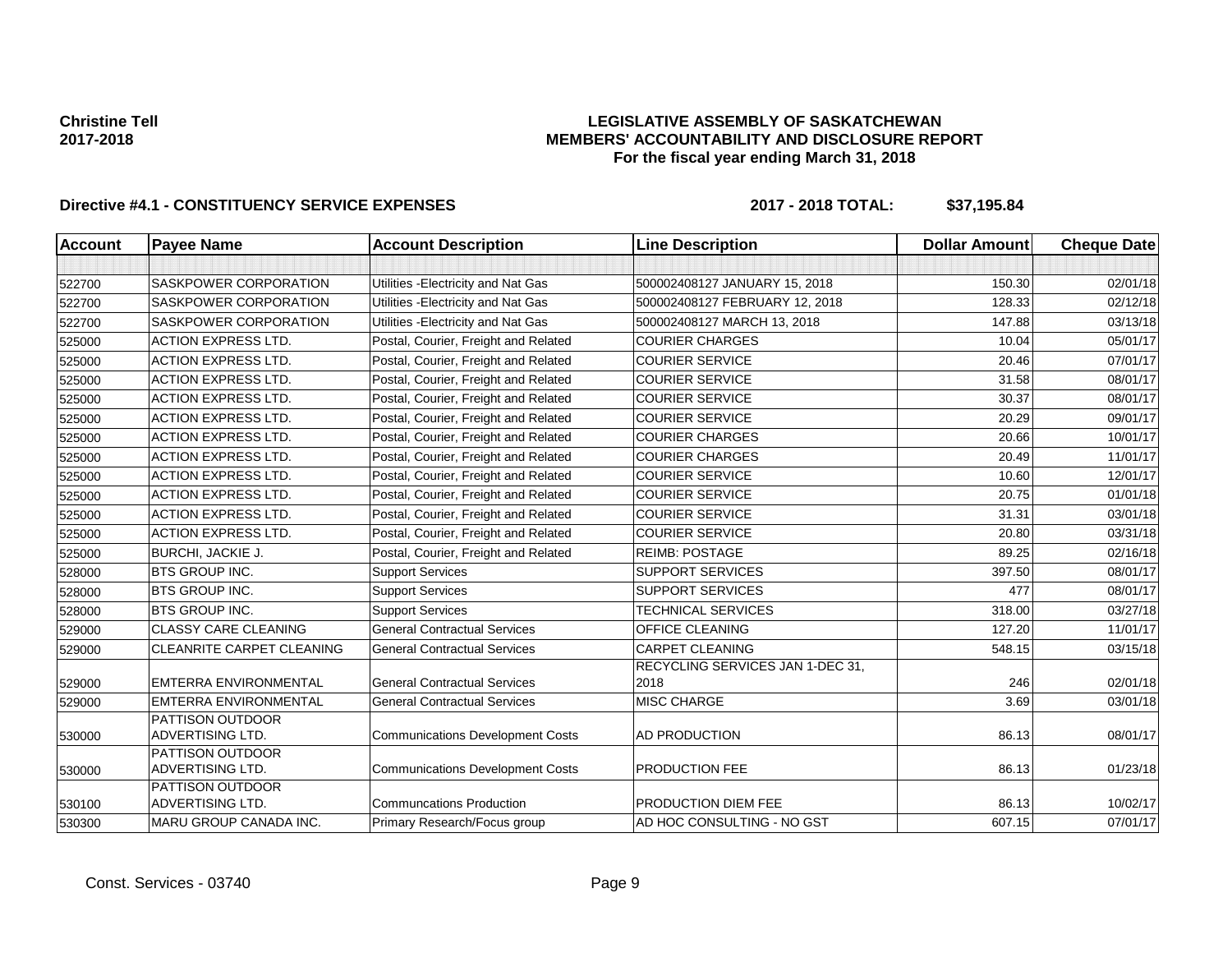### **LEGISLATIVE ASSEMBLY OF SASKATCHEWAN MEMBERS' ACCOUNTABILITY AND DISCLOSURE REPORT For the fiscal year ending March 31, 2018**

| Account | <b>Payee Name</b>                             | <b>Account Description</b>   | <b>Line Description</b>    | <b>Dollar Amount</b> | <b>Cheque Date</b> |
|---------|-----------------------------------------------|------------------------------|----------------------------|----------------------|--------------------|
|         |                                               |                              |                            |                      |                    |
| 530300  | MARU GROUP CANADA INC.                        | Primary Research/Focus group | AD HOC CONSULTING - NO GST | 646.74               | 01/01/18           |
| 530300  | MARU GROUP CANADA INC.                        | Primary Research/Focus group | AD HOC CONSULTING - NO GST | 632.97               | 03/01/18           |
|         | <b>ARCOLA EAST COMMUNITY</b>                  |                              |                            |                      |                    |
| 530500  | <b>ASSOCCIATION</b>                           | Media Placement              | <b>ADVERTISING</b>         | 360.00               | 09/14/17           |
| 530500  | <b>FABMAR COMMUNICATIONS LTD.</b>             | Media Placement              | ADVERTISING - NO GST       | 52.16                | 03/01/18           |
| 530500  | <b>FABMAR COMMUNICATIONS LTD.</b>             | Media Placement              | ADVERTISING - NO GST       | 52.16                | 03/01/18           |
|         | <b>GOLDEN WEST BROADCASTING</b>               |                              |                            |                      |                    |
| 530500  | LTD.                                          | Media Placement              | <b>ADVERTISING</b>         | 66.98                | 03/01/18           |
|         | <b>GOLDEN WEST BROADCASTING</b>               |                              |                            |                      |                    |
| 530500  | LTD.                                          | Media Placement              | ADVERTISING - NO GST       | 80.37                | 03/01/18           |
|         | <b>GOLDEN WEST BROADCASTING</b>               |                              |                            |                      |                    |
| 530500  | LTD.                                          | Media Placement              | ADVERTISING - NO GST       | 34.23                | 03/01/18           |
| 530500  | HARVARD BROADCASTING INC.                     | Media Placement              | <b>ADVERTISING</b>         | 159.70               | 03/01/18           |
|         | <b>JIM PATTISON BROADCAST</b>                 |                              |                            |                      |                    |
| 530500  | <b>GROUP</b>                                  | Media Placement              | <b>ADVERTISING</b>         | 72.14                | 03/01/18           |
|         | <b>JIM PATTISON BROADCAST</b><br><b>GROUP</b> |                              |                            |                      |                    |
| 530500  | PATTISON OUTDOOR                              | Media Placement              | <b>ADVERTISING</b>         | 69.07                | 03/01/18           |
| 530500  | <b>ADVERTISING LTD.</b>                       | Media Placement              | <b>ADVERTISING</b>         | 200.00               | 04/10/17           |
|         | <b>PATTISON OUTDOOR</b>                       |                              |                            |                      |                    |
| 530500  | ADVERTISING LTD.                              | Media Placement              | <b>ADVERTISING</b>         | 200.00               | 05/08/17           |
|         | <b>PATTISON OUTDOOR</b>                       |                              |                            |                      |                    |
| 530500  | <b>ADVERTISING LTD.</b>                       | <b>Media Placement</b>       | <b>ADVERTISING</b>         | 200.00               | 06/05/17           |
|         | PATTISON OUTDOOR                              |                              |                            |                      |                    |
| 530500  | <b>ADVERTISING LTD.</b>                       | Media Placement              | <b>ADVERTISING</b>         | 200.00               | 08/01/17           |
|         | <b>PATTISON OUTDOOR</b>                       |                              |                            |                      |                    |
| 530500  | <b>ADVERTISING LTD.</b>                       | Media Placement              | <b>ADVERTISING</b>         | 200                  | 08/01/17           |
|         | PATTISON OUTDOOR                              |                              |                            |                      |                    |
| 530500  | ADVERTISING LTD.                              | Media Placement              | <b>ADVERTISING</b>         | 200.00               | 09/01/17           |
|         | <b>PATTISON OUTDOOR</b>                       |                              |                            |                      |                    |
| 530500  | ADVERTISING LTD.                              | Media Placement              | <b>ADVERTISING</b>         | 200.00               | 10/01/17           |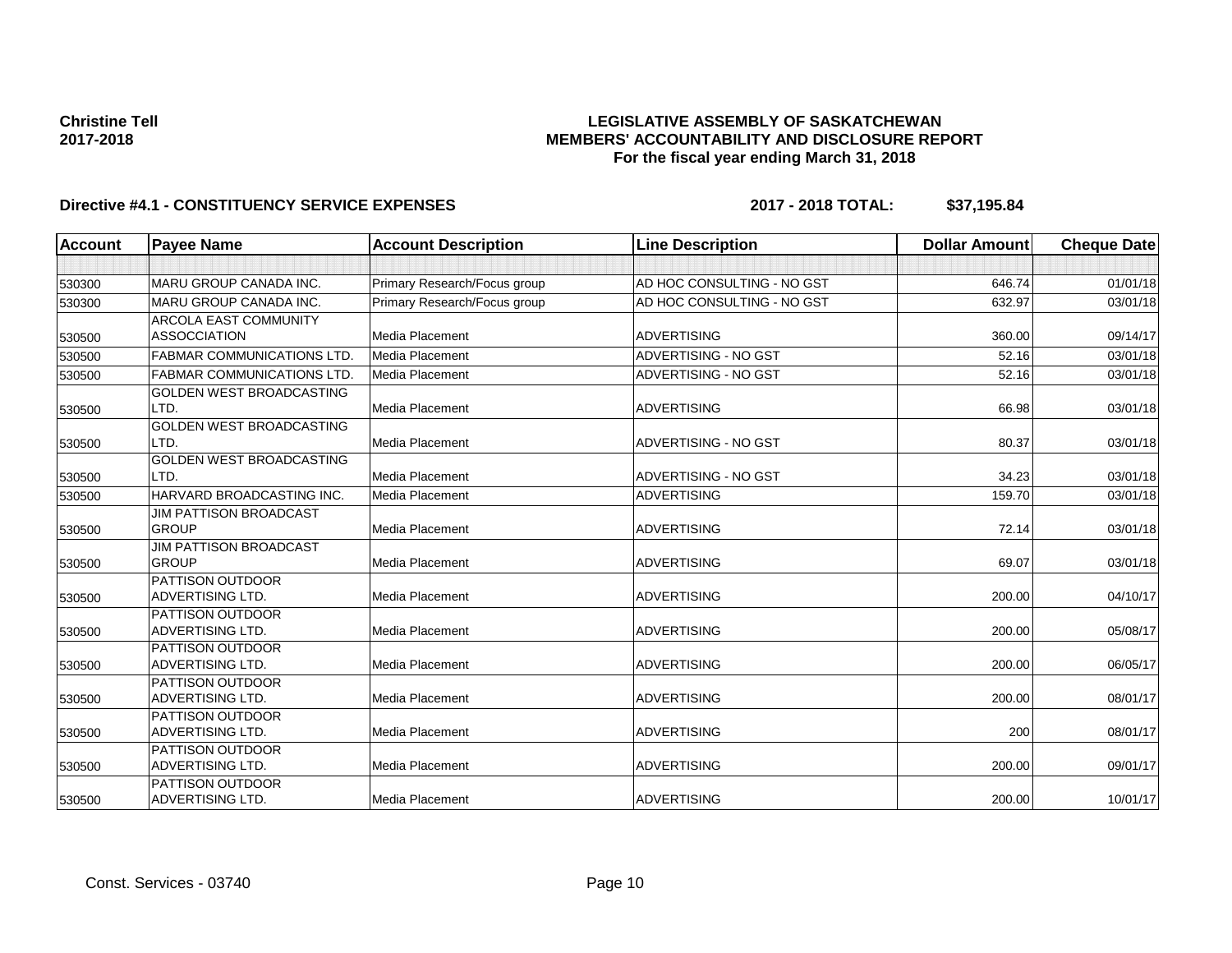### **LEGISLATIVE ASSEMBLY OF SASKATCHEWAN MEMBERS' ACCOUNTABILITY AND DISCLOSURE REPORT For the fiscal year ending March 31, 2018**

| <b>Account</b> | <b>Payee Name</b>                                                        | <b>Account Description</b> | <b>Line Description</b>          | <b>Dollar Amount</b> | <b>Cheque Date</b> |
|----------------|--------------------------------------------------------------------------|----------------------------|----------------------------------|----------------------|--------------------|
|                |                                                                          |                            |                                  |                      |                    |
| 530500         | <b>PATTISON OUTDOOR</b><br><b>ADVERTISING LTD.</b>                       | Media Placement            | <b>ADVERTISING</b>               | 200                  | 11/01/17           |
| 530500         | <b>PATTISON OUTDOOR</b><br><b>ADVERTISING LTD.</b>                       | <b>Media Placement</b>     | <b>ADVERTISING</b>               | 200                  | 12/01/17           |
| 530500         | PATTISON OUTDOOR<br><b>ADVERTISING LTD.</b>                              | <b>Media Placement</b>     | <b>ADVERTISING</b>               | 200                  | 12/18/17           |
| 530500         | PATTISON OUTDOOR<br>ADVERTISING LTD.                                     | Media Placement            | <b>ADVERTISING</b>               | 200.00               | 01/15/18           |
| 530500         | <b>PATTISON OUTDOOR</b><br>ADVERTISING LTD.                              | <b>Media Placement</b>     | <b>ADVERTISING</b>               | 200.00               | 02/12/18           |
| 530500         | <b>PATTISON OUTDOOR</b><br>ADVERTISING LTD.                              | Media Placement            | <b>ADVERTISING</b>               | 200.00               | 03/12/18           |
| 530500         | PILOT BUTTE COMMUNITY RODEO                                              | Media Placement            | <b>ADVERTISING</b>               | 250.00               | 07/01/17           |
| 530500         | <b>PS MIDGET B LIGHTING</b>                                              | Media Placement            | <b>ADVERTISING</b>               | 250                  | 02/01/18           |
| 530500         | RAWLCO RADIO LTD.                                                        | <b>Media Placement</b>     | <b>ADVERTISING</b>               | 76.74                | 03/01/18           |
| 530500         | RAWLCO RADIO LTD.                                                        | <b>Media Placement</b>     | <b>ADVERTISING</b>               | 104.37               | 03/01/18           |
| 530500         | RAWLCO RADIO LTD.                                                        | Media Placement            | <b>ADVERTISING</b>               | 76.74                | 03/01/18           |
| 530500         | RAWLCO RADIO LTD.                                                        | Media Placement            | <b>ADVERTISING</b>               | 116.65               | 03/01/18           |
| 530500         | <b>REGINA LEADER POST</b>                                                | Media Placement            | SUBSCRIPTION-CHRISTINE TELL, MLA | 105.00               | 01/01/18           |
| 530500         | SASK, SPORTS HALL OF FAME &<br><b>MUSEUM</b>                             | <b>Media Placement</b>     | <b>ADVERTISING</b>               | 250.00               | 10/01/17           |
| 530500         | SASKATCHEWAN BASEBALL HALL<br>OF FAME & MUSEUM ASSOCIATION<br><b>INC</b> | Media Placement            | <b>ADVERTISING</b>               | 50.00                | 09/01/17           |
| 530500         | <b>STAR NEWS PUBLISHING INC.</b>                                         | Media Placement            | <b>ADVERTISING</b>               | 80.00                | 08/01/17           |
| 530500         | STAR NEWS PUBLISHING INC.                                                | Media Placement            | <b>ADVERTISING</b>               | 210.00               | 03/01/18           |
| 530500         | <b>WESTERN LITHO PRINTERS LTD.</b>                                       | Media Placement            | <b>ADVERTISING</b>               | 300                  | 05/01/17           |
| 530500         | <b>WESTERN PRODUCER</b><br><b>PUBLICATIONS</b>                           | <b>Media Placement</b>     | <b>ADVERTISING</b>               | 87.57                | 03/07/18           |
| 542000         | <b>BURCHI, JACKIE J.</b>                                                 | Travel                     | C.A. TRAVEL                      | 20.65                | 04/13/17           |
| 542000         | BURCHI, JACKIE J.                                                        | <b>Travel</b>              | C,A, TRAVEL                      | 24.60                | 06/01/17           |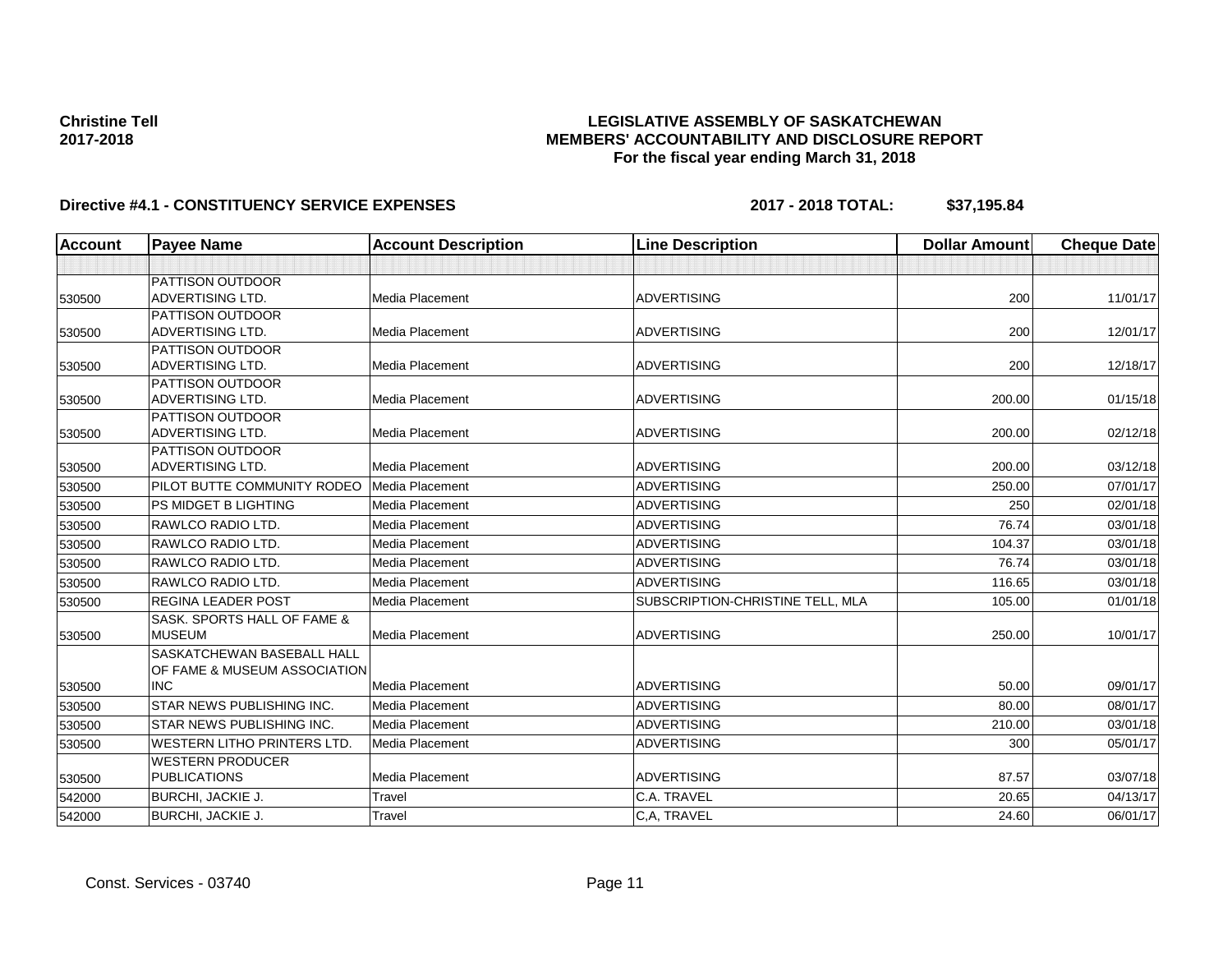### **LEGISLATIVE ASSEMBLY OF SASKATCHEWAN MEMBERS' ACCOUNTABILITY AND DISCLOSURE REPORT For the fiscal year ending March 31, 2018**

| <b>Account</b> | <b>Payee Name</b>         | <b>Account Description</b>                                               | <b>Line Description</b>                   | <b>Dollar Amount</b> | <b>Cheque Date</b> |
|----------------|---------------------------|--------------------------------------------------------------------------|-------------------------------------------|----------------------|--------------------|
|                |                           |                                                                          |                                           |                      |                    |
| 542000         | BURCHI, JACKIE J.         | Travel                                                                   | C.A. TRAVEL                               | 25.76                | 07/01/17           |
| 542000         | <b>BURCHI, JACKIE J.</b>  | Travel                                                                   | C.A. TRAVEL                               | 25.43                | 08/15/17           |
| 542000         | <b>BURCHI, JACKIE J.</b>  | Travel                                                                   | C.A. TRAVEL SEPTEMBER 11, 2017            | 26.64                | 09/11/17           |
| 542000         | <b>BURCHI, JACKIE J.</b>  | Travel                                                                   | C.A. TRAVEL NOVEMBER/DECEMBER 2017        | 38.85                | 12/08/17           |
| 542000         | BURCHI, JACKIE J.         | Travel                                                                   | C.A. TRAVEL JANUARY 17, 2018              | 24.03                | 01/17/18           |
| 542000         | <b>BURCHI, JACKIE J.</b>  | Travel                                                                   | C.A. TRAVEL MARCH 8, 2018                 | 24.63                | 03/08/18           |
| 542000         | TELL, CHRISTINE A         | Travel                                                                   | MLA TRAVEL; JUL 25                        | 17.77                | 08/01/17           |
| 543201         | LEGISLATIVE FOOD SERVICE  | Deputy Minister/Ministry Head Business<br><b>Expenses - Refreshments</b> | <b>STUDENT DRINKS</b>                     | 33.92                | 12/05/17           |
| 555000         | AMBASSADOR COFFEE SERVICE | <b>Other Material and Supplies</b>                                       | <b>MISC OFFICE SUPPLIES</b>               | 39.98                | 05/02/17           |
| 555000         | AMBASSADOR COFFEE SERVICE | Other Material and Supplies                                              | <b>MISC OFFICE SUPPLIES</b>               | 25.90                | 09/15/17           |
| 555000         | AMBASSADOR COFFEE SERVICE | Other Material and Supplies                                              | <b>MISC OFFICE SUPPLIES</b>               | 74.38                | 12/01/17           |
| 555000         | AMBASSADOR COFFEE SERVICE | Other Material and Supplies                                              | <b>MISC OFFICE SUPPLIES</b>               | 67.92                | 03/13/18           |
| 555000         | <b>BURCHI, JACKIE J.</b>  | Other Material and Supplies                                              | <b>BOTTLED WATER</b>                      | 5.00                 | 05/05/17           |
| 555000         | <b>BURCHI, JACKIE J.</b>  | Other Material and Supplies                                              | MISC. SUPPLIES                            | 10.84                | 07/01/17           |
| 555000         | <b>BURCHI, JACKIE J.</b>  | Other Material and Supplies                                              | <b>BOTTLED WATER</b>                      |                      | 08/01/17           |
| 555000         | <b>BURCHI, JACKIE J.</b>  | Other Material and Supplies                                              | MISC. SUPPLIES                            | 4.15                 | 08/24/17           |
| 555000         | <b>BURCHI, JACKIE J.</b>  | Other Material and Supplies                                              | <b>REIMB: MISC. &amp; OFFICE SUPPLIES</b> | 34.13                | 09/08/17           |
| 555000         | <b>BURCHI, JACKIE J.</b>  | Other Material and Supplies                                              | MISC. OFFICE SUPPLIES                     | 22.18                | 01/18/18           |
| 555000         | BURCHI, JACKIE J.         | Other Material and Supplies                                              | <b>OFFICE SUPPLIES</b>                    | 10.94                | 02/02/18           |
| 555000         | <b>SUPREME BASICS</b>     | Other Material and Supplies                                              | OFFICE SUPPLIES                           | 36.46                | 03/13/18           |
| 564600         | <b>BTS GROUP INC.</b>     | Computer Software - Exp                                                  | <b>SOFTWARE</b>                           | 318.00               | 07/01/17           |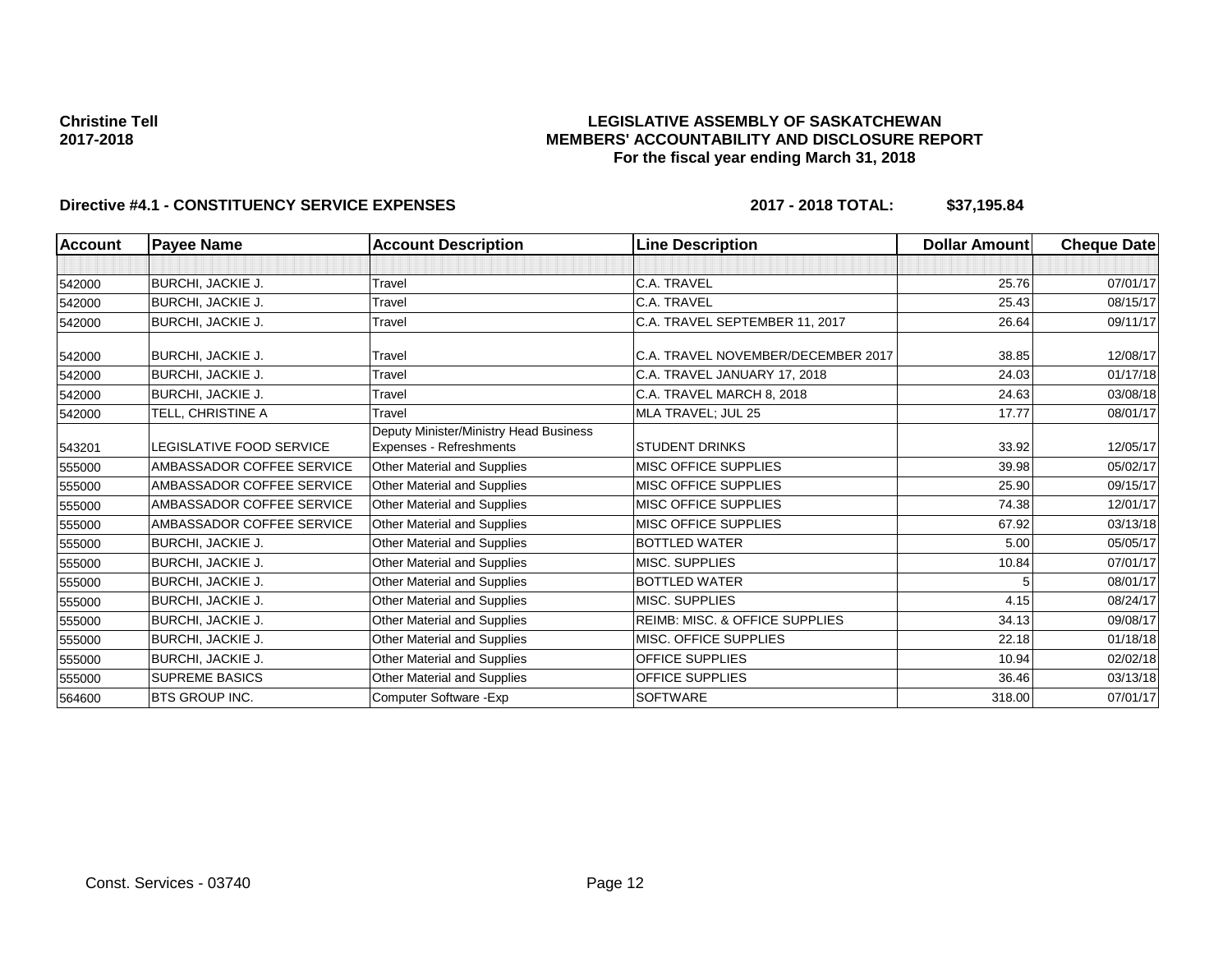### **LEGISLATIVE ASSEMBLY OF SASKATCHEWAN MEMBERS' ACCOUNTABILITY AND DISCLOSURE REPORT For the fiscal year ending March 31, 2018**

# Directive #6 - CONSTITUENCY ASSISTANT EXPENSES 2017 - 2018 TOTAL: \$53,206.96

| <b>Account</b> | <b>Payee Name</b>         | <b>Account Description</b> | <b>Dollar Amount</b> | <b>Cheque Date</b> |
|----------------|---------------------------|----------------------------|----------------------|--------------------|
|                |                           |                            |                      |                    |
| 513000         | <b>BURCHI, JACKIE J.</b>  | Out-of-Scope Permanent     | 2,100.00             | 04/11/17           |
| 513000         | BURCHI, JACKIE J.         | Out-of-Scope Permanent     | $-2,100.00$          | 04/11/17           |
| 513000         | BURCHI, JACKIE J.         | Out-of-Scope Permanent     | 2100                 | 04/25/17           |
| 513000         | BURCHI, JACKIE J.         | Out-of-Scope Permanent     | 2,100.00             | 05/09/17           |
| 513000         | BURCHI, JACKIE J.         | Out-of-Scope Permanent     | 2,100.00             | 05/24/17           |
| 513000         | BURCHI, JACKIE J.         | Out-of-Scope Permanent     | 2,100.00             | 06/06/17           |
| 513000         | BURCHI, JACKIE J.         | Out-of-Scope Permanent     | 1,800.00             | 06/20/17           |
| 513000         | BURCHI, JACKIE J.         | Out-of-Scope Permanent     | 1,800.00             | 07/05/17           |
| 513000         | BURCHI, JACKIE J.         | Out-of-Scope Permanent     | 1,800.00             | 07/18/17           |
| 513000         | BURCHI, JACKIE J.         | Out-of-Scope Permanent     | 1800                 | 08/01/17           |
| 513000         | BURCHI, JACKIE J.         | Out-of-Scope Permanent     | 1,950.00             | 08/15/17           |
| 513000         | BURCHI, JACKIE J.         | Out-of-Scope Permanent     | 1,950.00             | 08/29/17           |
| 513000         | <b>BURCHI, JACKIE J.</b>  | Out-of-Scope Permanent     | 1,800.00             | 09/12/17           |
| 513000         | BURCHI, JACKIE J.         | Out-of-Scope Permanent     | 2,100.00             | 09/26/17           |
| 513000         | <b>BURCHI, JACKIE J.</b>  | Out-of-Scope Permanent     | 2100                 | 10/11/17           |
| 513000         | BURCHI, JACKIE J.         | Out-of-Scope Permanent     | 2,100.00             | 10/24/17           |
| 513000         | <b>BURCHI, JACKIE J.</b>  | Out-of-Scope Permanent     | 2,100.00             | 11/07/17           |
| 513000         | BURCHI, JACKIE J.         | Out-of-Scope Permanent     | 2100                 | 11/21/17           |
| 513000         | BURCHI, JACKIE J.         | Out-of-Scope Permanent     | 2100                 | 12/05/17           |
| 513000         | BURCHI, JACKIE J.         | Out-of-Scope Permanent     | 2100                 | 12/19/17           |
| 513000         | BURCHI, JACKIE J.         | Out-of-Scope Permanent     | 2,100.00             | 01/03/18           |
| 513000         | BURCHI, JACKIE J.         | Out-of-Scope Permanent     | 2,100.00             | 01/16/18           |
| 513000         | BURCHI, JACKIE J.         | Out-of-Scope Permanent     | 2,100.00             | 02/01/18           |
| 513000         | BURCHI, JACKIE J.         | Out-of-Scope Permanent     | 1,590.00             | 02/13/18           |
| 513000         | BURCHI, JACKIE J.         | Out-of-Scope Permanent     | 2100                 | 03/01/18           |
| 513000         | BURCHI, JACKIE J.         | Out-of-Scope Permanent     | 2,100.00             | 03/13/18           |
| 513000         | BURCHI, JACKIE J.         | Out-of-Scope Permanent     | 2100                 | 03/27/18           |
| 513000         | BURCHI, JACKIE J.         | Out-of-Scope Permanent     | 2,100.00             | 04/10/18           |
| 514000         | <b>BURCHI, KIRSTEN E.</b> | Casual/Term                | 392.36               | 04/25/17           |